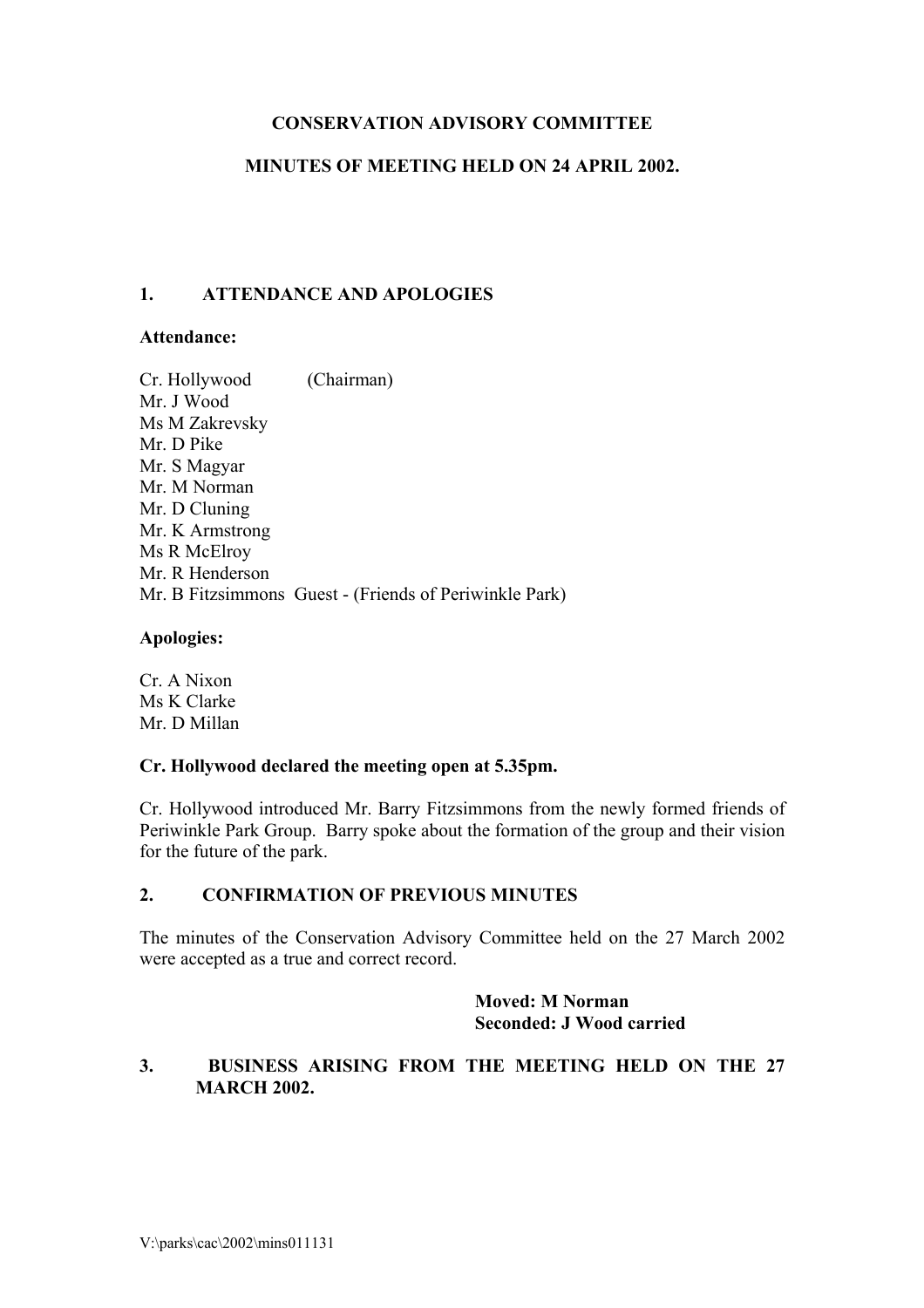# **3.1 Rabbit Control**

The March meeting of the Conservation Advisory Committee Cr. Hollywood requested that K. Armstrong design a rabbit baiting station and table the design at the April meeting. A design was presented and the group discussed the design and its application. K Armstrong said he wished to trial the prototype within a few weeks.

# **3.2 Coastal Dual Pathways Usage Survey**

K. Armstrong reported that during a weeding project being undertaken adjacent to the dual use pathway at Burns Beach, it was noted that on Monday 15 April between 8am and 11 am ninety-five people used the path, between 8 am and 11 am the next day 205 people used the path. Dennis Cluning said he will arrange a more extensive survey in the future, it will form part of a survey being undertaken in a number of parks.

## **4. GENERAL BUSINESS**

# **4.1 Conservation Advisory Committee Meeting Frequency.**

Dennis Cluning asked the Committee if they were happy to meet on a monthly basis or would and alternative of BI-monthly be acceptable. The Committee vote 8 to 2 to retain the status quo.

## **5. Other Matters**

- 5.1 M Norman said he would like to discuss the funding spent on natural areas Management at the City of Joondalup. Dennis Cluning said he would find time to meet with Mr. Norman to discuss this issue.
- 5.2 M. Norman spoke about the possibility of using a contractor other than the Contracted provided to spray weeds in Warwick Conservation Bushland Reserve and other natural areas. Dennis Cluning said the present contract expires in October 2002 so we have to use the current tenderer. He said he had met with the contractor and the contractor said his team will be undertaking a bush regeneration course to improve their skill base.
- 5.3 Mr. R McElroy raised concerns about the amount of water is used to reticulate parks and median strips. The Committee discussed issues related to water use and was particularly concerned with the proposed reticulation of a number of median in major roads in the City.

The following motion was proposed:

That Council in the interest of providing good local government the City of Joondalup places a moratorium on any new reticulation of median strip to provide financial responsible government and re allocate a percentage of the